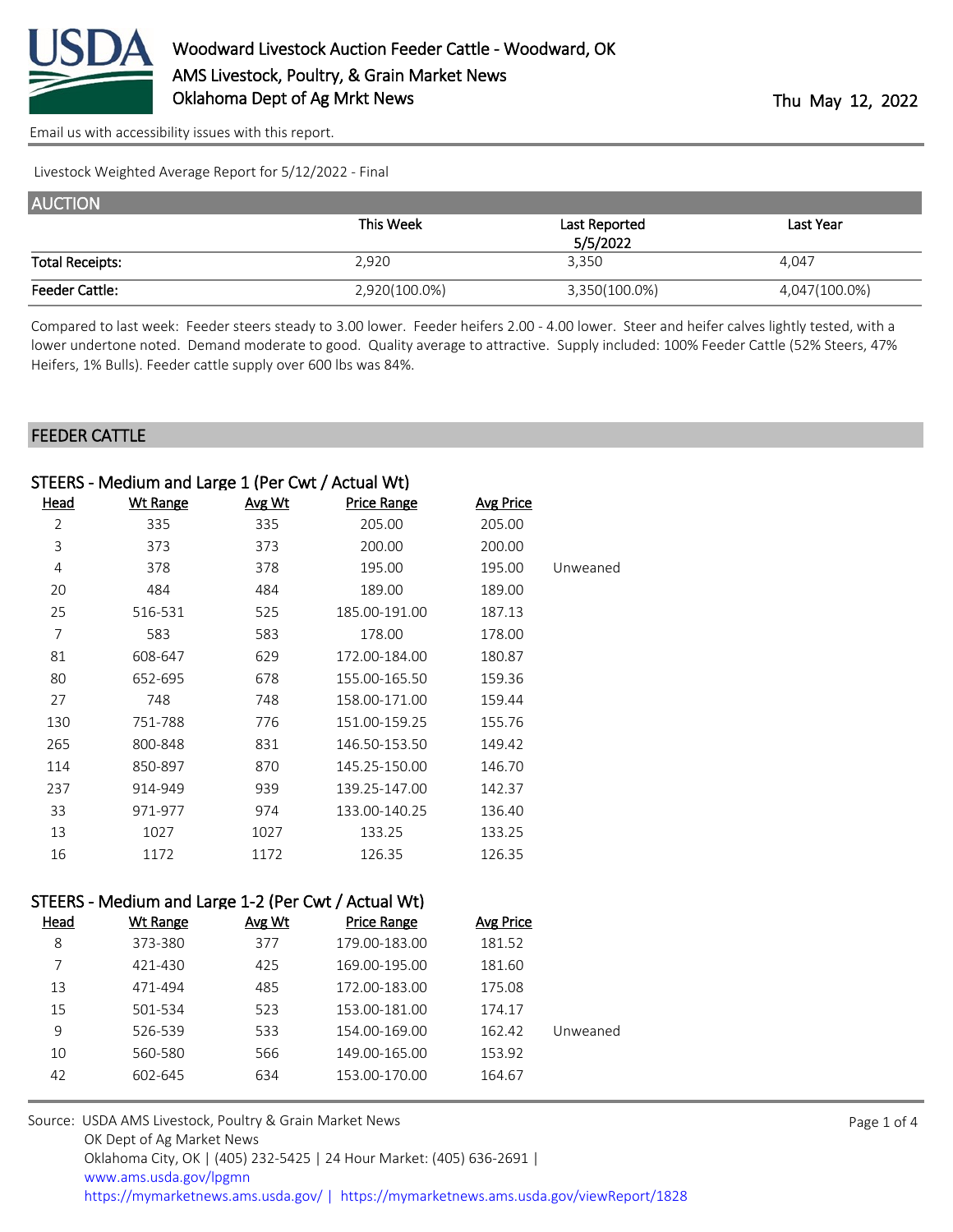

# Woodward Livestock Auction Feeder Cattle - Woodward, OK AMS Livestock, Poultry, & Grain Market News Oklahoma Dept of Ag Mrkt News Thu May 12, 2022

[Email us with accessibility issues with this report.](mailto:mars@ams.usda.gov?subject=508%20issue)

| 3  | 633     | 633  | 157.00        | 157.00 | Unweaned |
|----|---------|------|---------------|--------|----------|
| 3  | 671     | 671  | 153.00        | 153.00 |          |
| 6  | 662-677 | 672  | 149.00-154.00 | 150.64 | Unweaned |
| 61 | 703-727 | 718  | 145.00-156.00 | 153.28 |          |
| 14 | 751-799 | 772  | 139.00-144.00 | 141.22 |          |
| 17 | 813-845 | 832  | 136.50-145.50 | 141.88 |          |
| 23 | 853-887 | 876  | 134.00-139.50 | 135.36 |          |
| 20 | 906-935 | 926  | 130.00-137.00 | 133.86 |          |
| 9  | 1033    | 1033 | 127.00        | 127.00 |          |
| 35 | 1052    | 1052 | 129.75        | 129.75 |          |

## STEERS - Medium and Large 2 (Per Cwt / Actual Wt)

| <u>Head</u>    | <b>Wt Range</b> | Avg Wt | <b>Price Range</b> | <b>Avg Price</b> |          |
|----------------|-----------------|--------|--------------------|------------------|----------|
| 1              | 360             | 360    | 161.00             | 161.00           |          |
| 1              | 370             | 370    | 181.00             | 181.00           | Unweaned |
| 5              | 410-445         | 417    | 130.00-167.00      | 137.90           |          |
| 4              | 463-470         | 465    | 159.00-162.50      | 161.62           |          |
| 8              | 510-540         | 534    | 150.00-177.00      | 156.63           |          |
| 1              | 585             | 585    | 146.00             | 146.00           |          |
| 5              | 611-630         | 617    | 154.00-156.00      | 154.40           |          |
| $\overline{2}$ | 665-690         | 678    | 143.00-147.00      | 144.96           |          |
| 3              | 775-795         | 783    | 132.00-143.00      | 137.68           |          |
| 1              | 815             | 815    | 138.50             | 138.50           |          |
| 19             | 860-892         | 889    | 131.00-135.00      | 131.46           |          |
| 1              | 965             | 965    | 125.00             | 125.00           |          |
| 1              | 1030            | 1030   | 115.00             | 115.00           |          |

#### HEIFERS - Medium and Large 1 (Per Cwt / Actual Wt)

| Head           | <b>Wt Range</b> | Avg Wt | <b>Price Range</b> | Avg Price |
|----------------|-----------------|--------|--------------------|-----------|
| 9              | 360-382         | 380    | 172.00-173.00      | 172.89    |
| 25             | 407-438         | 418    | 160.00-175.00      | 165.62    |
| 3              | 468             | 468    | 169.00             | 169.00    |
| 99             | 502-543         | 525    | 153.50-162.50      | 156.92    |
| 23             | 560-587         | 573    | 148.00-155.00      | 152.04    |
| 36             | 601-635         | 609    | 147.00-157.00      | 154.64    |
| 124            | 663-699         | 688    | 142.00-153.00      | 145.49    |
| 96             | 700-748         | 733    | 147.00-148.50      | 147.96    |
| 123            | 777-782         | 780    | 138.75-144.00      | 141.13    |
| 307            | 806-846         | 825    | 133.85-141.35      | 137.81    |
| $\mathfrak{D}$ | 850             | 850    | 131.00             | 131.00    |
| 58             | 936             | 936    | 132.25             | 132.25    |
| 16             | 952             | 952    | 126.75             | 126.75    |
|                |                 |        |                    |           |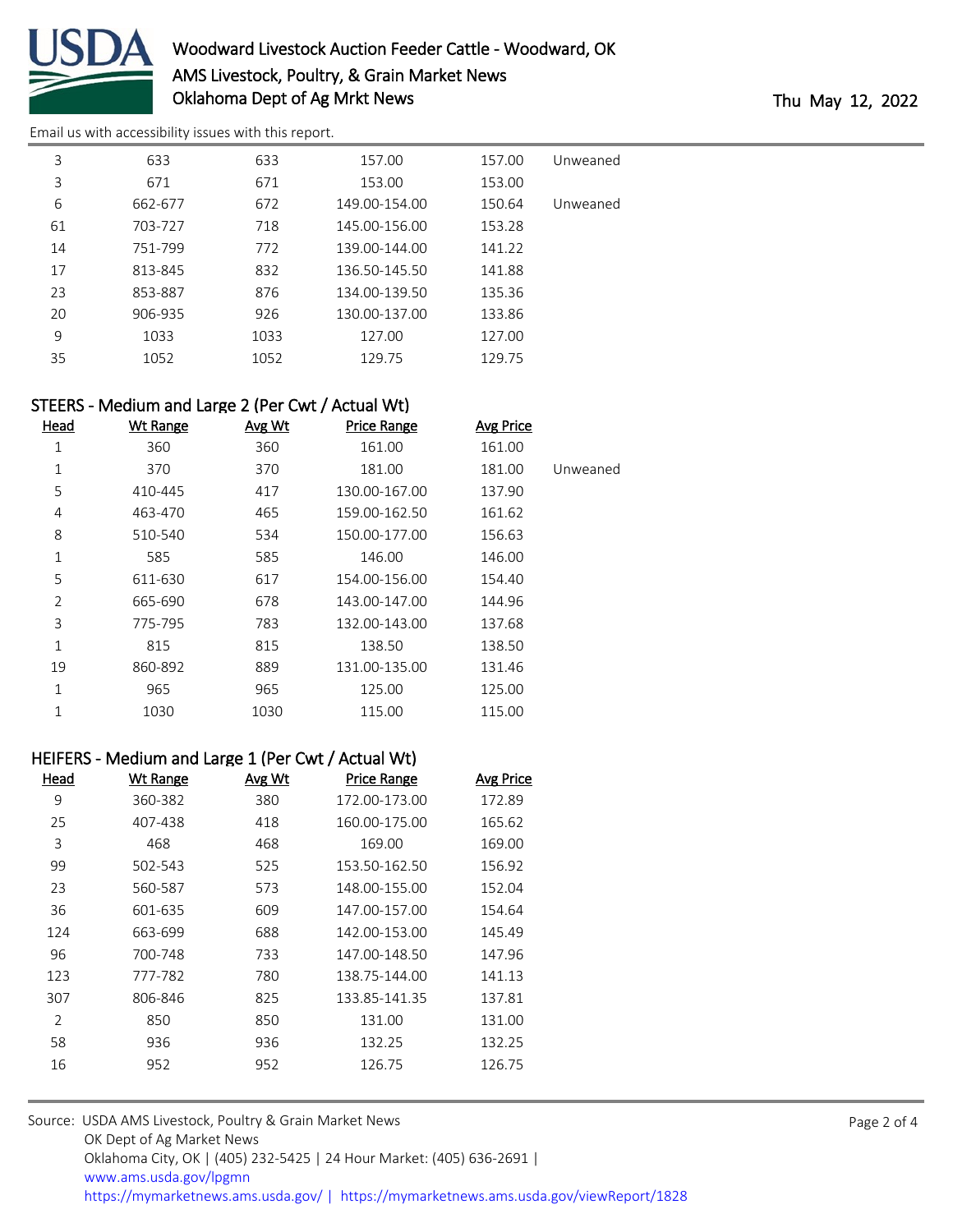

[Email us with accessibility issues with this report.](mailto:mars@ams.usda.gov?subject=508%20issue)

| $\overline{\phantom{0}}$ | 1025 | 1025 | 119 OO | 119.00 |
|--------------------------|------|------|--------|--------|
| 38                       | 1117 | 1117 | 110 50 | 110.50 |

### HEIFERS - Medium and Large 1-2 (Per Cwt / Actual Wt)

| <u>Head</u>    | <b>Wt Range</b> | Avg Wt | <b>Price Range</b> | <b>Avg Price</b> |          |
|----------------|-----------------|--------|--------------------|------------------|----------|
| 4              | 396             | 396    | 145.00             | 145.00           |          |
| 15             | 411-445         | 421    | 154.00-159.00      | 157.35           |          |
| 29             | 450-498         | 459    | 149.00-155.00      | 150.90           |          |
| $\overline{2}$ | 492             | 492    | 143.00             | 143.00           | Unweaned |
| 25             | 511-542         | 532    | 142.00-145.00      | 143.39           |          |
| 27             | 560-592         | 573    | 138.00-146.00      | 143.52           |          |
| 3              | 596             | 596    | 140.00             | 140.00           | Unweaned |
| 34             | 603-647         | 632    | 137.00-146.00      | 141.20           |          |
| 7              | 656-667         | 659    | 135.00-138.00      | 135.87           |          |
| 16             | 707-745         | 733    | 131.00-137.00      | 132.10           |          |
| 69             | 754-795         | 779    | 130.50-138.50      | 136.76           |          |
| 10             | 842             | 842    | 116.00-123.00      | 121.60           |          |
| 6              | 893             | 893    | 122.00             | 122.00           |          |
| 13             | 929-947         | 933    | 122.00-128.00      | 126.29           |          |
| 4              | 1032            | 1032   | 107.00             | 107.00           |          |
| 4              | 1073            | 1073   | 105.00             | 105.00           |          |

#### HEIFERS - Medium and Large 2 (Per Cwt / Actual Wt)

| Head           | Wt Range | Avg Wt | <b>Price Range</b> | <b>Avg Price</b> |
|----------------|----------|--------|--------------------|------------------|
| $\overline{2}$ | 455-490  | 473    | 145.00-158.00      | 151.26           |
| 3              | 540-545  | 542    | 135.00-145.00      | 141.68           |
|                | 585      | 585    | 147.00             | 147.00           |
| 1              | 610      | 610    | 142.00             | 142.00           |
| 4              | 660-695  | 676    | 111.00-135.00      | 121.80           |
| $\mathfrak{D}$ | 712-735  | 724    | 126.00-131.00      | 128.46           |
| 4              | 782      | 782    | 106.00             | 106.00           |
|                | 890      | 890    | 114.00             | 114.00           |

## BULLS - Medium and Large 1-2 (Per Cwt / Actual Wt)

| Head           | Wt Range | Avg Wt | <b>Price Range</b> | <b>Avg Price</b> |          |
|----------------|----------|--------|--------------------|------------------|----------|
| 2              | 472      | 472    | 153.00             | 153.00           |          |
| 2              | 515      | 515    | 154.00             | 154.00           |          |
| 3              | 615-635  | 628    | 155.00-159.00      | 156.31           |          |
| $\overline{2}$ | 640      | 640    | 143.00             | 143.00           | Unweaned |
| 2              | 652      | 652    | 155.00             | 155.00           |          |
| 1              | 740      | 740    | 145.00             | 145.00           |          |
| 5              | 805      | 805    | 137.00             | 137.00           |          |
|                |          |        |                    |                  |          |